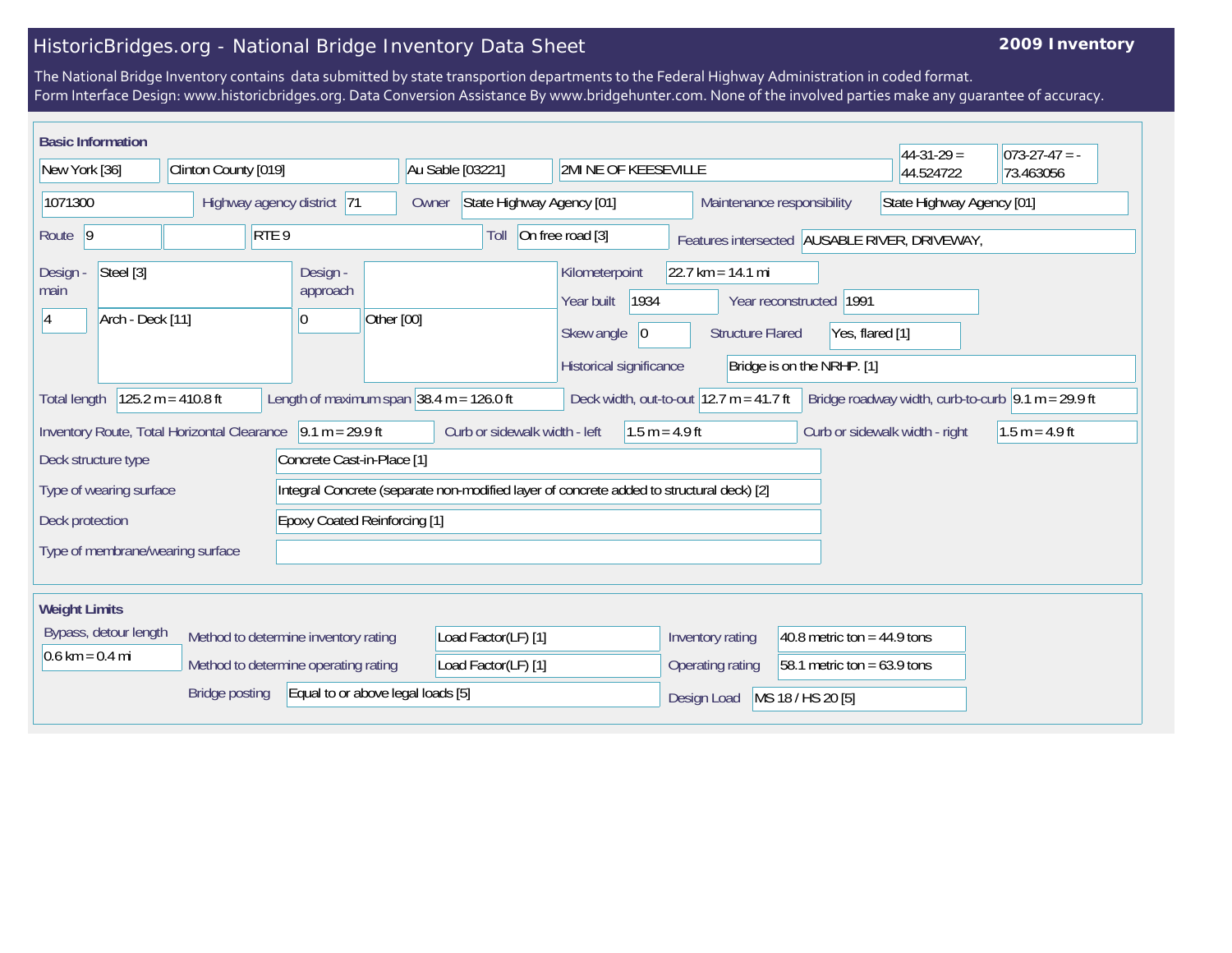| <b>Functional Details</b>                                                                                                                             |                                                                                         |  |  |  |  |  |  |  |  |  |  |
|-------------------------------------------------------------------------------------------------------------------------------------------------------|-----------------------------------------------------------------------------------------|--|--|--|--|--|--|--|--|--|--|
| Year 2007<br>2027<br>Average daily truck traffi<br>Future average daily traffic<br>3174<br>Average Daily Traffic<br>2497<br>$ 10\rangle$<br>%<br>Year |                                                                                         |  |  |  |  |  |  |  |  |  |  |
| Minor Arterial (Rural) [06]<br>Road classification                                                                                                    | Approach roadway width<br>Lanes on structure 2<br>$9.1 m = 29.9 ft$                     |  |  |  |  |  |  |  |  |  |  |
| Type of service on bridge Highway-pedestrian [5]                                                                                                      | Bridge median<br>Direction of traffic 2 - way traffic [2]                               |  |  |  |  |  |  |  |  |  |  |
| Parallel structure designation<br>No parallel structure exists. [N]                                                                                   |                                                                                         |  |  |  |  |  |  |  |  |  |  |
| Type of service under bridge<br>Highway-waterway [6]                                                                                                  | 2<br>Navigation control<br>Lanes under structure                                        |  |  |  |  |  |  |  |  |  |  |
| Navigation horizontal clearance $ 0 = N/A$<br>Navigation vertical clearanc<br>$0 = N/A$                                                               |                                                                                         |  |  |  |  |  |  |  |  |  |  |
| Minimum vertical clearance over bridge roadway<br>$99.99 m = 328.1 ft$<br>Minimum navigation vertical clearance, vertical lift bridge                 |                                                                                         |  |  |  |  |  |  |  |  |  |  |
| Minimum lateral underclearance reference feature Highway beneath structure [H]                                                                        |                                                                                         |  |  |  |  |  |  |  |  |  |  |
| Minimum lateral underclearance on left $0 = N/A$<br>Minimum lateral underclearance on right $99.9 =$ Unlimited                                        |                                                                                         |  |  |  |  |  |  |  |  |  |  |
| Minimum vertical underclearance reference feature Highway beneath structure [H]<br>Minimum Vertical Underclearance $ 0 = N/A$                         |                                                                                         |  |  |  |  |  |  |  |  |  |  |
| Appraisal ratings - underclearances N/A [N]                                                                                                           |                                                                                         |  |  |  |  |  |  |  |  |  |  |
|                                                                                                                                                       |                                                                                         |  |  |  |  |  |  |  |  |  |  |
| <b>Repair and Replacement Plans</b>                                                                                                                   |                                                                                         |  |  |  |  |  |  |  |  |  |  |
| Work to be done by contract [1]<br>Type of work to be performed<br>Work done by                                                                       |                                                                                         |  |  |  |  |  |  |  |  |  |  |
| Widening of existing bridge with deck rehabilitation<br>or replacement. [34]                                                                          | 255000<br>Bridge improvement cost<br>152000<br>Roadway improvement cost                 |  |  |  |  |  |  |  |  |  |  |
|                                                                                                                                                       | $125.2 m = 410.8 ft$<br>Length of structure improvement<br>Total project cost<br>407000 |  |  |  |  |  |  |  |  |  |  |
|                                                                                                                                                       | 2009<br>Year of improvement cost estimate                                               |  |  |  |  |  |  |  |  |  |  |
|                                                                                                                                                       | Border bridge - state<br>Border bridge - percent responsibility of other state          |  |  |  |  |  |  |  |  |  |  |
|                                                                                                                                                       | Border bridge - structure number                                                        |  |  |  |  |  |  |  |  |  |  |